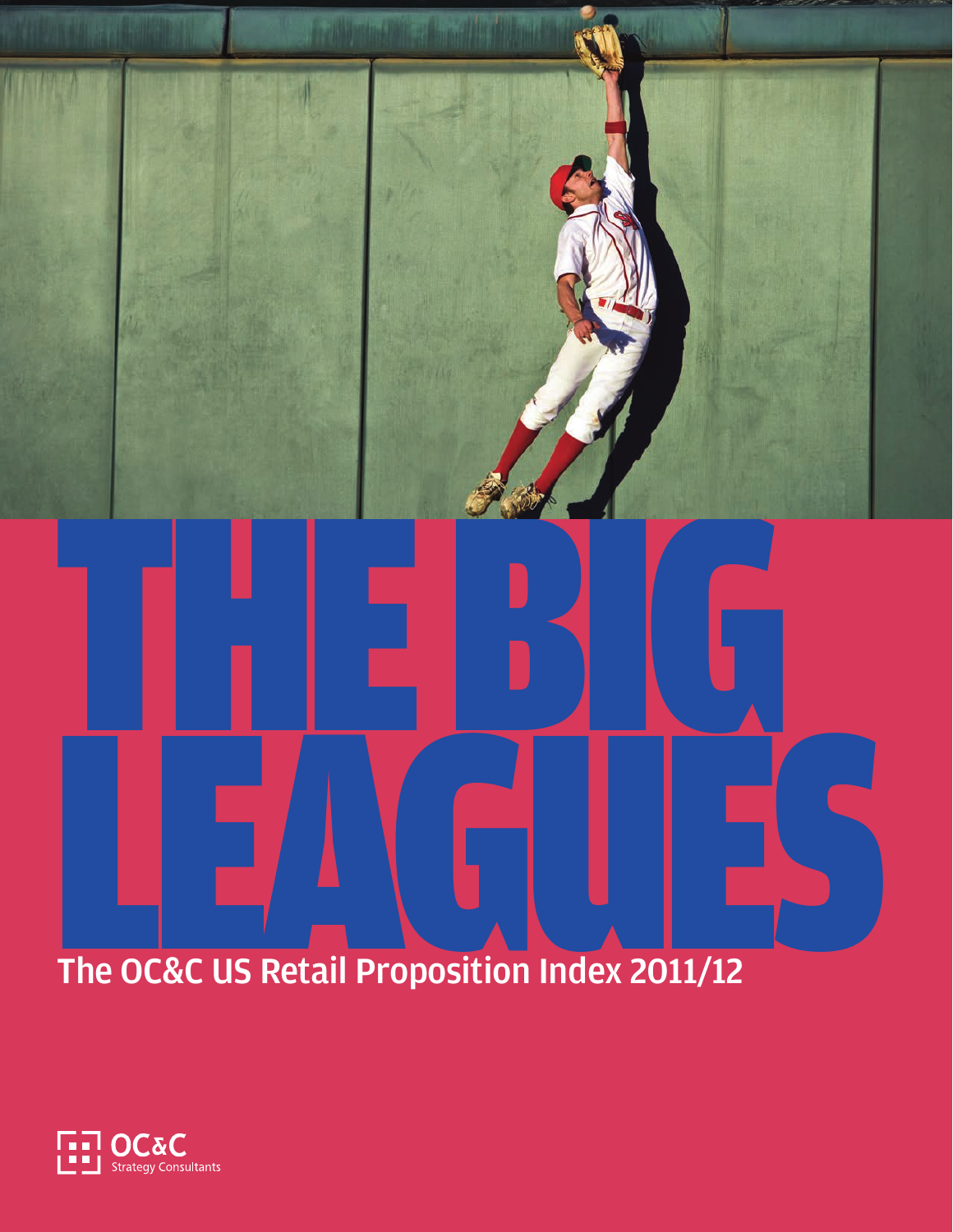## THE BIG LEAGUES THE OC&C US RETAIL PROPOSITION INDEX 2011/12

The OC&C Proposition Index is a major piece of consumer research conducted annually, measuring shopper perception of the strength of different retail propositions. Consumers were asked to systematically rate retailers on their overall offer, and across different elements of their proposition (such as price, service, etc). From this customer perception of the strength of retail propositions can be benchmarked and "Champion Retailers" identified who are setting the standard, not just for their category, but for all of retail. Scoring highly in the index is not just a measure of customer satisfaction, but also an indicator of potential for long term revenue growth. On average retailers ranked in the top third of the OC&C Proposition Index have delivered annual growth over the last 5 years 10% faster than those in the bottom third.

The index has been published across a wide range of leading industry specific and general publications including Chain Store Age (USA), Retail Week (UK), The Times (UK), Lebensmittle Zeitung (Germany), Stratégies (France), Le Figaro (France) and South China Morning Post (China).

### Amazon – A Consistent Number One

Amazon has again been rated by shoppers as America's favorite retailer ahead of Trader Joe's at #2 and Costco at #3. Amazon also topped the index in the UK, Germany & France and held top 10 positions in the other two geographies in which it was assessed (Netherlands and China).

The different sources of proposition strength enable Amazon to appeal across a broad range of different customer segments; Amazon is rated #1 amongst all consumers regardless of gender, price sensitivity or household income. The only area where Amazon is not top is with a younger customer (<35 years) – although they remain in the top 3; #2 for younger, more affluent customers behind Trader Joe's and #3

for younger, less affluent customers behind Sam's Club and Sephora.

Of the retailers covered in 2011 and 2012, c60% have improved their overall ratings from 2011 with an average improvement of 1.7 percentage points. The increase was predominantly seen in the softer factors such as Product Quality, Store Look & Feel and Service – changing price perception is fundamentally a longer term game.

The best improvement was seen from JCrew with a 5.4 percentage point increase, while Best Buy's struggles can be seen in a 2.9 percentage point decline – the most of any retailer.

## OVERALL USA PROPOSITION INDEX CHAMPIONS 2012



### How the Proposition Index is Measured

The OC&C Proposition Index is compiled by surveying nearly 25,000 consumers across 8 different countries (USA, UK, Germany, France, Netherlands, Poland, India and China). Between them consumers rated over 580 retailers in total – including 66 different retailers across 12 different retail categories within the USA.

Respondents were asked to rate a random selection of 10 retailers that they had shopped at (ie, visited or purchased) in the last 3 months on the overall strength of their proposition – and on individual elements (such as low prices, quality of products, service etc). Questions were based on a 5 star rating system (from 1=poor to 5=excellent) which is then converted into the simple 0- 100 score shown in the index.

The sample sizes collated for each retailer means that ratings are accurate to within +/- 1.5 – and that differences greater than this are statistically significant.

### RISERS AND FALLERS

### DECLINING IMPROVING Biggest changes in overall proposition ratings versus last year's index

|   | Change in Rating<br>Company |        |  |   | Company         | Change in Rating |  |  |
|---|-----------------------------|--------|--|---|-----------------|------------------|--|--|
|   | <b>ICrew</b>                | $+5.4$ |  |   | <b>Best Buy</b> | $-2.9$           |  |  |
|   | Williams-Sonoma             | $+4.4$ |  |   | Banana Republic | $-2.7$           |  |  |
|   | Dollar Tree                 | $+3.6$ |  |   | eBay            | $-2.5$           |  |  |
| 4 | Body Shop                   | $+3.3$ |  | 4 | Sephora         | $-1.7$           |  |  |
| ς | Wal-Mart                    | $+3.2$ |  | 5 | Dollar General  | $-1.7$           |  |  |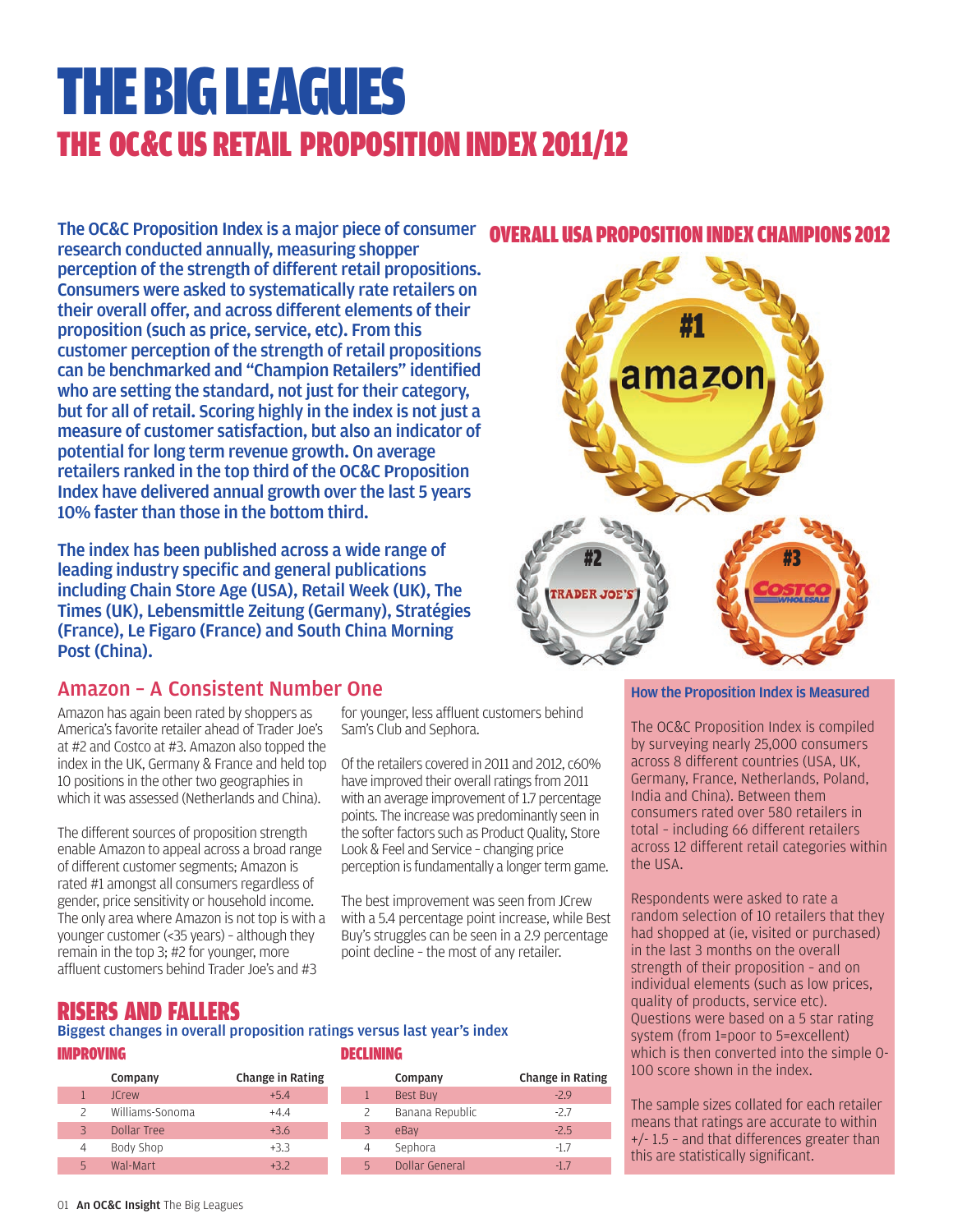## CATEGORY PROPOSITION CHAMPIONS

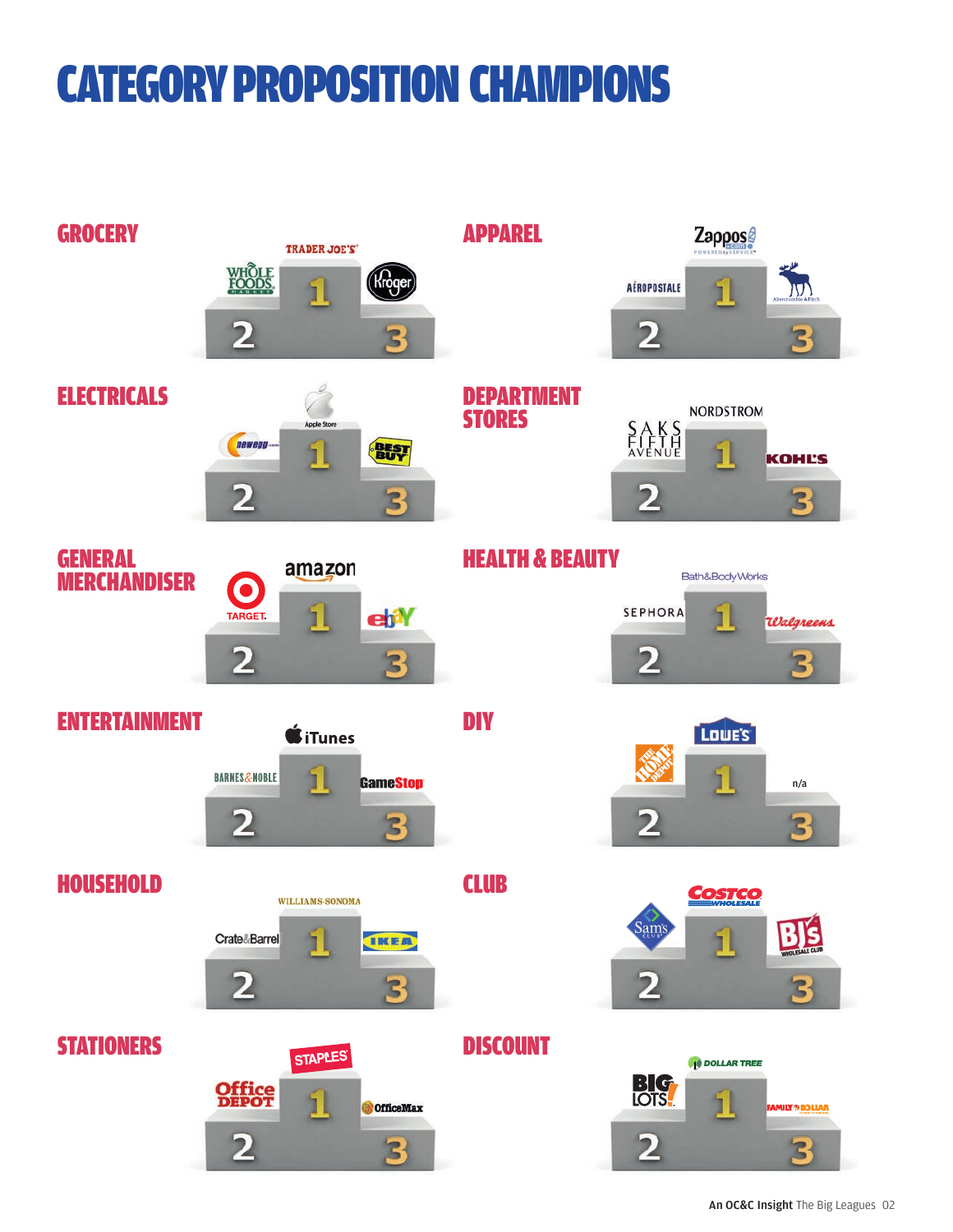### Proposition Element Champions

In the US, Amazon holds a leading position in 4 of the 10 dimensions of the proposition; value for money, choice of products, products suited to me and online proposition, an impressive achievement for a single retailer. Outside of Amazon, the leaders in value for money are Aldi and Costco, testament to their strong value positions in the market. The top 3 for choice of products is completed by Ebay and Sephora.

Of the dimensions relevant to Amazon, they do not feature in the top 3 for low price, quality or service, proving that there are areas where they can be beaten. Low Price champion goes to Dollar Tree with Aldi and Ross close behind. Quality is won by Williams Sonoma, who also rate top for store look and feel; they are overall perceived to have a very strong product and store proposition. The Service crown goes to Trader Joe's, followed by Zappos and Bath & Body Works; the appearance of an online player in what is traditionally a brick & mortar strong hold shows how rapidly consumers are being won over by online retail.

Of the dimensions explored, Trust has the closest correlation with the overall score customers ascribe a retailer. The most trusted retailer is Zappos, although Amazon comes a close second and Trader Joe's makes up the top 3.



### High Levels of Service are Insulating US Retailers From Online Specialists

Overall consumers perceive leading Online retailers to be broadly equal to their traditional Brick & Mortar counterparts – there is no significant difference between the average ratings of the top 5 of each. However, the propositions appear to have very different strengths. US online retailers are perceived as offering better value and score well on low prices and a wide range of products. In contrast, Brick & Mortar retailers score well on quality and service and are typically more trusted than their online counterparts.

Amazon is not the only etailer to score well in the index; a number of players have been able to build a strong customer perception to rival more established Brick &Mortar brands in a relatively short space of time; Zappos and iTunes are #4 and #5 overall, with Newegg coming in at #23 and Ebay #26 . Online retailers are setting new benchmarks for many areas of the customer experience, with Amazon clearly leading the way.

Across Europe, customers also perceive online retailer to be broadly in line with Brick & Mortar, however the overall positioning of the leading online retailers is typically higher than in the US. In Europe the top 5 online retailers sit within the top 20 retailers overall with the top 3-4 usually in the top 10. This suggests that at present the tail of online specialists may be perceived as weaker in the US than Europe. One potential reason for this is that the high level of service in the US acts as a natural insulator to online competitors – in markets where in-store service is weaker people are more likely to flock online quicker (the average Service rating of American retailers is higher than ratings achieved for Service by the European retailers).

Outperformance of Online Players¹ Difference vs Brick & Mortar Players²



 $^{\rm 1}$  Top 5 Bricks & Mortar: Trader Joe's, Costco, Apple Store, Sam's Club, Nordstrom<br>° Top 5 Online: Amazon, Zappos, iTunes, Newegg, Ebay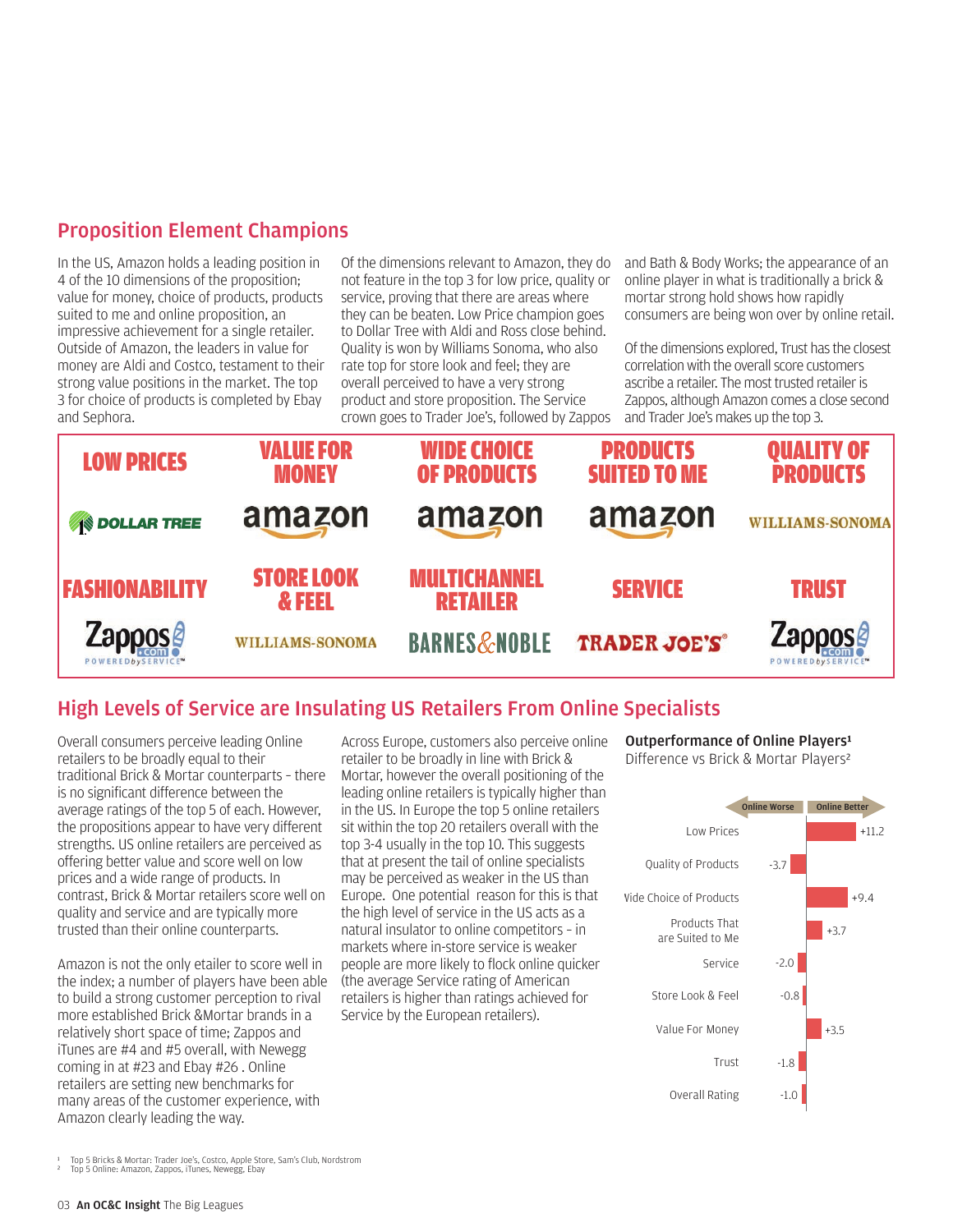### USA Leads DIY & Household Sectors But Discount Needs Work

This research also highlights a set of sectors where shoppers perceive that they have a choice of particularly strong or weak retail propositions in the USA. In particular, DIY and Household are sectors where US retailing is seen as world class with strong brands such as Williams Sonoma, Crate & Barrel and Lowes leading the way. Store Look & Feel, Service and Product Quality are areas where these propositions are considered to be particularly strong. For Household these factors actually offset a relatively low score for Low Prices vs international counterparts.

General Merchandise, Health & Beauty and Discount are America's weakest sectors versus how shoppers in other countries rate those same sectors locally. For General Merchandise it is Service where international counterparts outperform. The category is also pulled down by Kmart which is c20pts below the number one player, Amazon, and c11pts below the top Brick & Mortar General Merchandiser, Target. Aside from Amazon, the General Merchandiser with the highest score is the online player Allegro in Poland, with Wilkinson's in the UK the highest rated Brick & Mortar retailer.

For Health and Beauty the picture is slightly more complex, with Value for Money and Quality of Products letting down the US retailers. Rite-Aid in particular scores poorly, c9pts below the top rated Health & Beauty

### Universal Appeal Across Regions

Amazon and Trader Joe's are rated in the top 5 retailers across all 4 regions of the USA (North East, Midwest, Western, Alaska & Hawaii, and South) proving they have achieved what few retailers have – universal appeal across the country. There is variation in the relative positioning however, Amazon loses its top spot to Trader Joe's in the South coming 4th overall after Zappos and Apple Store.

Outside of Amazon and Trader Joe's there is little consistency in the top rated retailers across the regions, with only Apple Store (South, North East) and Costco (Western, Alaska & Hawaii and Midwest) appearing more than once – the diversity and scale of the US remains a hard egg to crack.

<sup>1</sup> Locals have different benchmarks by which they rate retailers and therefore normalisation is required

### Average Scores for Overall<br>Retailer Rating Indexed, 0-100



retailer, Bath and Body Works. DM in Germany is the number one rated retailer for Health & Beauty internationally.

Discount is a consistently under-performing category with only a 5pt difference between the top, Dollar Tree, and bottom, Dollar General, rated retailers. Choice of Products, Low Prices and Value for Money are all areas where the international counterparts outperform the US

Differences from International

merage<br>Index vs Normalised Average<sup>1</sup>



retailers. Home Bargains and B&M Bargains in the UK lead the way, suceeding in redefining the format beyond fixed price and broadening range by trading suppliers against each other to optimise value for money.

There may be learnings for US incumbents in these sectors from looking at international best practice – or for insurgents and niche players to profit in these sectors.

Consumers Visiting or Purchasing Within Last 3 Months Ranking

|    | <b>NORTH</b><br><b>EAST</b> | <b>MIDWEST</b> | <b>WESTERN, ALASKA</b><br><b>&amp; HAWAII</b> | <b>Geographic Region</b><br><b>SOUTH</b> |
|----|-----------------------------|----------------|-----------------------------------------------|------------------------------------------|
| #1 | Amazon                      | Amazon         | Amazon                                        | Trader Joe's                             |
| #2 | Apple Store                 | Ikea           | Neiman Marcus                                 | Zappos                                   |
| #3 | iTunes                      | Zappos         | Costco                                        | Apple Store                              |
| #4 | Trader Ioe's                | Costco         | <b>Newegg</b>                                 | Amazon                                   |
| #5 | Williams-Sonoma             | Trader Joe's   | Trader Joe's                                  | Nordstrom                                |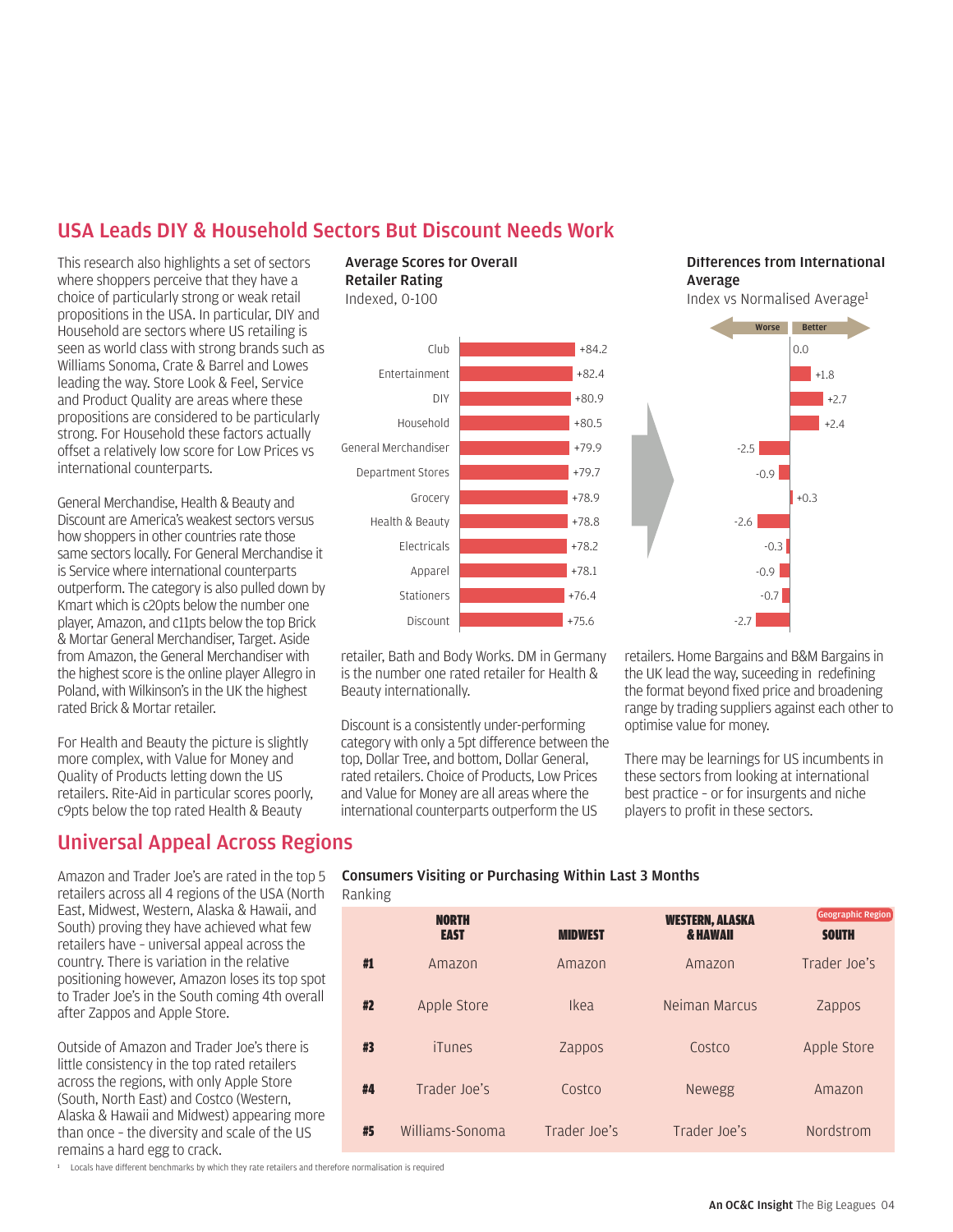# THE OC&C RETAIL PROPOSITION INDEX 2011/12

### Rating of Overall Retail Proposition by Consumers Visiting or Purchasing at Retailer in Last 3 Months (Indexed 0-100)

|                |                     |                    |       | 2011-12<br>Score |    |                                |                    |       | 2011-12<br>Score |
|----------------|---------------------|--------------------|-------|------------------|----|--------------------------------|--------------------|-------|------------------|
|                | Rank Company        | Category           | Score | <b>Delta</b>     |    | Rank Company                   | Category           | Score | <b>Delta</b>     |
| $\mathbf{1}$   | Amazon.com          | Gen Merch          | 89.3  | $-0.6$           | 34 | <b>Dillards</b>                | <b>Dept Stores</b> | 79.0  | n/a              |
| 2              | Trader Joe's        | Grocery            | 86.7  | n/a              | 35 | Zara                           | Apparel            | 78.9  | n/a              |
| $\overline{3}$ | Costco              | Club               | 85.7  | $-0.7$           | 36 | Marshalls                      | Dept Stores        | 78.8  | n/a              |
| $\overline{4}$ | Zappos              | Apparel            | 85.6  | n/a              | 37 | <b>Burlington Coat Factory</b> | Apparel            | 78.6  | n/a              |
| 5              | <b>iTunes</b>       | Entertainment      | 84.7  | 0.2              | 38 | <b>Staples</b>                 | <b>Stationers</b>  | 78.4  | 0.3              |
| 6              | Sam's Club          | Club               | 84.5  | 2.2              | 39 | Wal-Mart                       | Gen Merch          | 78.3  | 3.2              |
| $\overline{7}$ | Apple Store         | Electricals        | 84.5  | $-1.6$           | 40 | Ross Stores                    | Dept Stores        | 78.1  | n/a              |
| 8              | Nordstrom           | Dept Stores        | 84.3  | 2.7              | 41 | Walgreens                      | Health & Beauty    | 78.1  | $-0.6$           |
| 9              | Bath and Body Works | Health & Beauty    | 83.9  | 1.0              | 42 | Bloomingdale's                 | Dept Stores        | 77.6  | 0.5              |
| 10             | Whole Foods         | Grocery            | 83.7  | n/a              | 43 | Forever 21                     | Apparel            | 77.5  | n/a              |
| 11             | Williams-Sonoma     | Household          | 83.2  | 4.4              | 44 | Pottery Barn                   | Household          | 77.4  | $-0.5$           |
| 12             | Sephora             | Health & Beauty    | 82.9  | $-1.7$           | 45 | TJ Maxx                        | Apparel            | 77.3  | 0.5              |
| 13             | Barnes & Noble      | Entertainment      | 82.8  | 0.2              | 46 | Best Buy                       | <b>Electricals</b> | 77.2  | $-2.9$           |
| 14             | BJ's wholesale      | Club               | 82.4  | n/a              | 47 | American Eagle Outfitters      | Apparel            | 77.0  | n/a              |
| 15             | Saks Fifth Avenue   | <b>Dept Stores</b> | 82.3  | n/a              | 48 | Office Depot                   | <b>Stationers</b>  | 76.9  | n/a              |
| 16             | Lowe's              | DIY                | 81.7  | 0.0              | 37 | Save-A-Lot                     | Grocery            | 76.7  | n/a              |
| 17             | Target              | Gen Merch          | 81.7  | $-0.1$           | 38 | Safeway                        | Grocery            | 76.6  | n/a              |
| 18             | Kohl's              | Dept Stores        | 81.7  | 0.5              | 39 | CVS                            | Health & Beauty    | 76.6  | 0.9              |
| 19             | Kroger              | Grocery            | 81.6  | n/a              | 40 | <b>Body Shop</b>               | Health & Beauty    | 76.5  | 3.3              |
| 20             | Neiman Marcus       | Dept Stores        | 81.5  | n/a              | 41 | Old Navy                       | Apparel            | 76.5  | $-0.7$           |
| 21             | Crate and Barrel    | Household          | 81.3  | n/a              | 42 | Gap                            | Apparel            | 76.4  | 1.5              |
| 22             | <b>IKEA</b>         | Household          | 80.9  | n/a              | 43 | H&M                            | Apparel            | 76.1  | n/a              |
| 23             | newegg              | Electricals        | 80.8  | n/a              | 44 | <b>JCrew</b>                   | Apparel            | 76.1  | 5.4              |
| 24             | Aeropostale         | Apparel            | 80.5  | n/a              | 45 | Big Lots                       | Discount           | 75.2  | n/a              |
| 25             | Aldi                | Grocery            | 80.5  | n/a              | 46 | Sears                          | <b>Dept Stores</b> | 75.0  | $-0.1$           |
| 26             | eBay                | Gen Merch          | 80.1  | $-2.5$           | 47 | Banana Republic                | Apparel            | 74.8  | $-2.7$           |
| 27             | The Home Depot      | <b>DIY</b>         | 80.1  | 1.0              | 48 | Rite-Aid                       | Health & Beauty    | 74.6  | 1.9              |
| 28             | JC Penney           | Dept Stores        | 79.6  | 0.6              | 49 | Family Dollar                  | Discount           | 74.6  | 0.1              |
| 29             | Bed Bath and Beyond | Household          | 79.6  | 1.9              | 62 | Office Max                     | <b>Stationers</b>  | 73.8  | n/a              |
| 30             | Abercrombie & Fitch | Apparel            | 79.6  | n/a              | 63 | Dollar General                 | Discount           | 73.4  | $-1.7$           |
| 31             | GameStop            | Entertainment      | 79.5  | $-1.4$           | 64 | Radio Shack                    | Electricals        | 70.3  | 2.4              |
| 32             | Dollar Tree         | Discount           | 79.2  | 3.6              | 65 | Kmart                          | Gen Merch          | 70.1  | 1.1              |
| 33             | Macy's              | Dept Stores        | 79.2  | 1.5              | 66 | 7-Eleven                       | Grocery            | 66.8  | n/a              |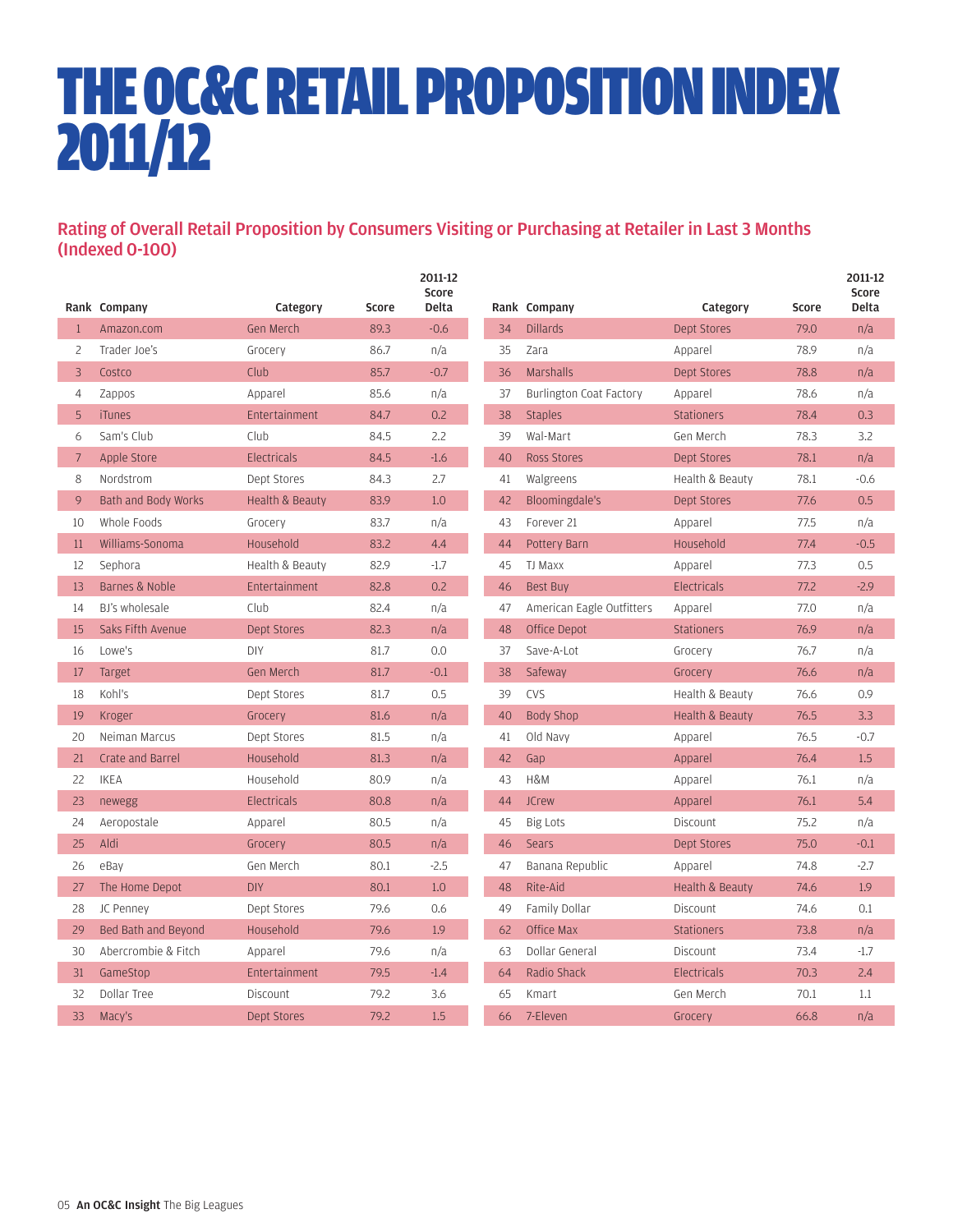# UNPICKING INDIVIDUAL RETAILER RATINGS

The Proposition Index can be used to unpick how an individual retailer is perceived by its shoppers, what elements of the proposition are rated highly, where it is improving - and where there remains opportunity for further proposition development in the eyes of the customer.

As an example of this, below is shown some selected specific analysis from the Proposition Index on Clarks – a retailer where perception of the proposition has shown one of the largest levels of improvement vs last year.